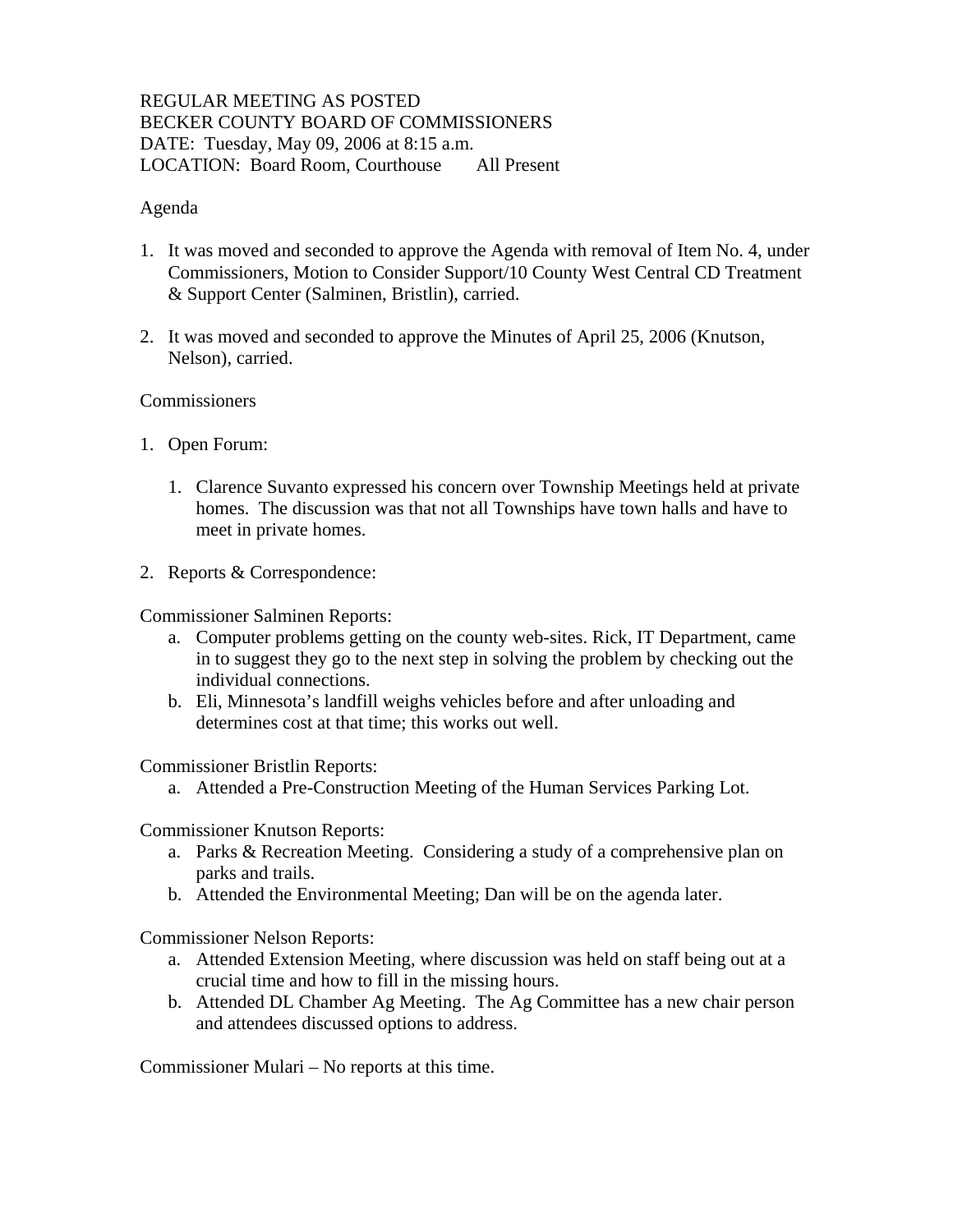# County Administrator Brian C. Berg Reports:

Reported on various county building projects in Becker County. A preconstruction Meeting with vendors for the Human Services Parking Lot was held. Brian complimented Commissioner Bristlin and Commissioner Salminen for their expertise in serving on the Building Committee. Lightowler Johnson & Assoc. suggests post-tension pillars for the parking ramp. The committee agreed to move ahead with this suggestion. The plans are out for the Courthouse Expansion with the bid opening day set for May 25. The Landfill repair is moving forward, and the Transit Building is moving ahead and plans are to bid in June.

### Auditor

- 1. Keith Brekken, County Auditor, discussed with the Board the format to use when emailing the Warrant List. The Consensus was to use the Portrait Version.
- 2. Licenses & Permits:
	- a. It was moved and seconded to approve a Seasonal Tobacco License Renewal for Donna M. Sindt, Pike Lake Resort & Campground, Round Lake Twp. (Nelson, Salminen), carried.
	- c. It was moved and seconded to approve an On/Off 3.2 License Annual renewal for Donna M. Sindt, Pike Lake Resort & Campground, Round Lake Twp. (Salminen, Bristlin), carried.
	- d. It was moved and seconded to approve (2) Temporary 1-4 Day Liquor Licenses (Salminen, Bristlin), carried.
		- 1. Detroit Lakes Lions Club for operations at Soo Pass Ranch on July 20 23, 2006;
		- 2. Detroit Lakes Lions Club for operations at Soo Pass Ranch on August 3 5, 2006.
- 3. The Reverse Referendum, which is on today's Agenda, was discussed. The County Auditor will bring in the petition if one is presented. The County Board will attend with a quorum and the County Attorney.

Finance Committee Minutes

- 1. It was moved and seconded to approve the Claims with exceptions (Nelson, Knutson), carried.
	- a. Pull claim from Joe McArthur for more information.
	- b. Add \$150 for Planning & Zoning Change Fund.
	- c. Approve claim in excess of 90-days to Streicher's Police Equipment in the amount of \$89.52.
- 2. Extension Temporary Fill-in Discussion:
	- a. Nancy Forsaker Johnson was in attendance to answer questions. She reviewed the reasons why extension is in need of additional help.
	- b. It was suggested that the EDA/HRA employees will help wherever they can, a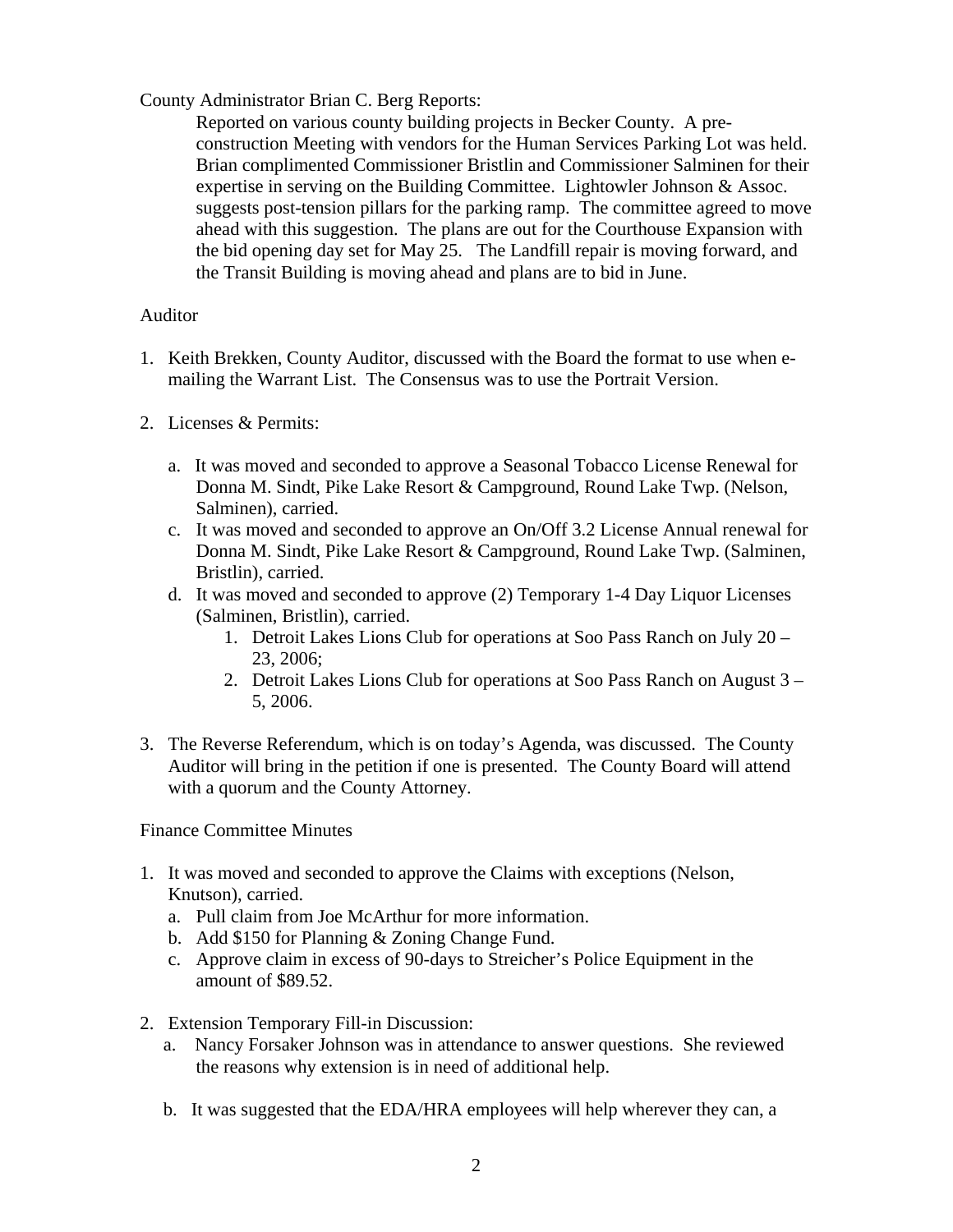University of MN employee will help on May 12 and 15. A phone message was suggested to help with transferring the phone calls to the Regional Office.

- 3. Human Services Chemical Dependency Vacancy request will be on the Agenda at the next Board Meeting.
- 4. E-Mail Format was discussed previously.
- 5. IT Department:
	- a. Capital Request/Assessor. It was moved and seconded to approve the purchase of a scanner for the Assessor's Office of up to \$967.57 (Bristlin, Salminen), carried.
	- b. Capital Request/IT Department. It was moved and seconded to approve the
- 6. purchase of an air conditional for the AS400 room of up to \$8,500 plus electrical costs (Salminen, Nelson), carried.
- 7. Investment Summary & Cash Comparison Reports were presented for March.
- 8. Department Head and Supervisor Training: It was moved and seconded to approve the proposal for leadership training from the same firm as last year at the cost of \$5,000 for the trainer, plus room, mileage and materials. The cost is within the 2006 budget (Nelson, Bristlin), carried.
- 9. Environmental Services: Bids for Solid Waste Transportation Contract with Hough Inc., the low bidder. Recommend approving; Cost of concrete at the transfer station at the cost of just below \$100,000. Recommend to continue with the project; Vacancy request at the Transfer Station. Recommend continuing the process of hiring part-time replacement(s); and Township and County yard waste grinding is needed at the estimated cost of \$7,000. Recommend to approve grinding up to the \$10,000 budget amount.
- 10. Highway Award of SAP 03-615-08. Bids were opened for the SAP 03-615-08 project. Recommended to accept low bid.

# NRM

- 1. It was moved and seconded to approve to remove the Rearing Pond Lease from the NRM Agenda (Salminen, Nelson), carried.
- 2. It was moved and seconded to award the Grounds Maintenance Contract to L&M Road Services, low bidder at \$17, 255 (Nelson, Bristlin), carried.
- 3. It was moved and seconded to pass Resolution No. 05-06-1B, resolving that Becker County will act as the sponsoring Local Unit of Government, will enter into an agreement with the State of Minnesota for the Trail Assistance Program, and appoints the County Administrator to act as the Fiscal Agent on behalf of the County (Nelson, Knutson), carried.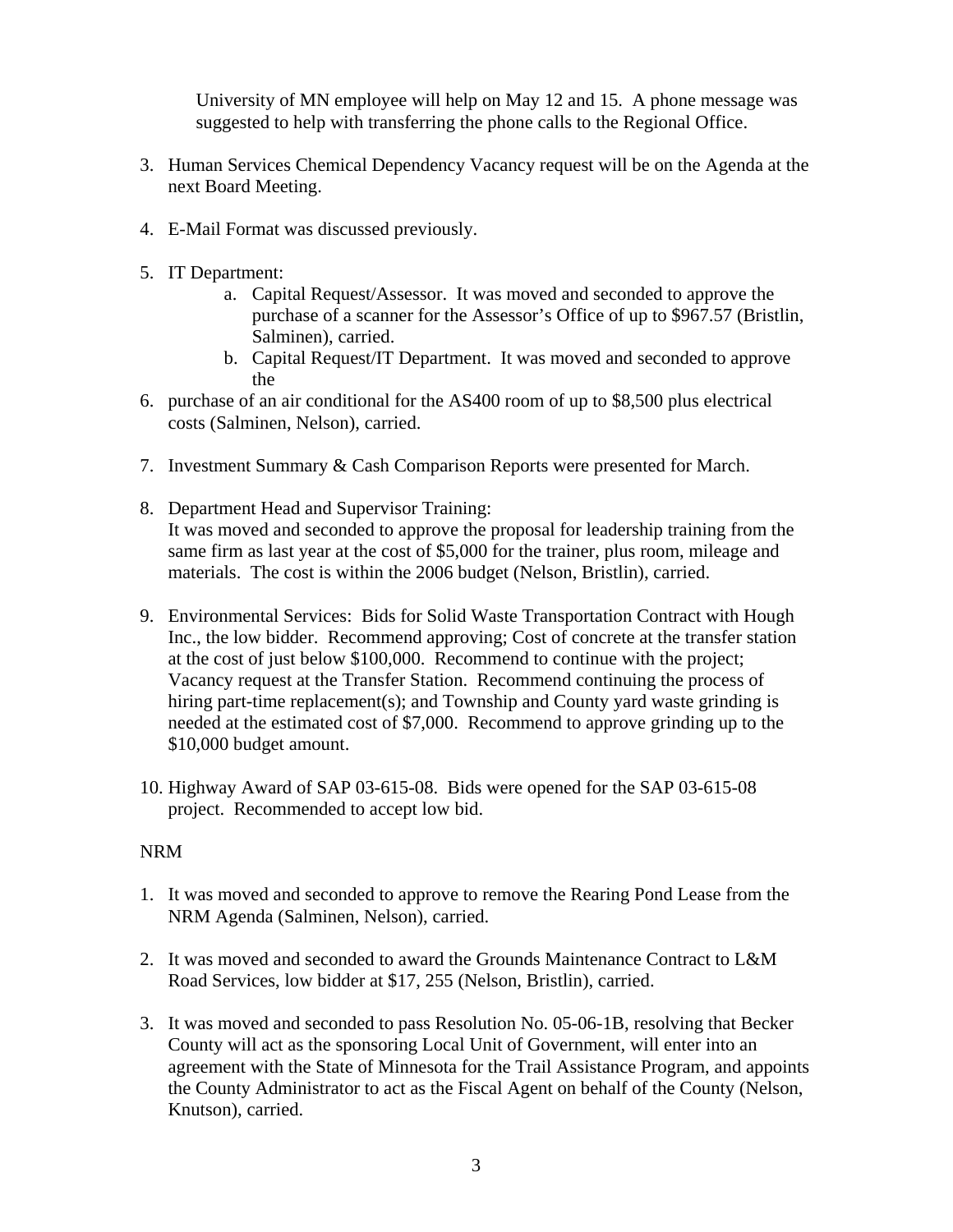## Highway

- 1. It was moved and seconded to pass Resolution No. 05-06-1C, awarding the bid for Project SAP 03-615-08 to Lakes Paving, Inc., low bidder at \$955,208 (Nelson, Bristlin), carried.
- 2. It was moved and seconded to pass Resolution No. 05-06-1D, awarding the bid for Projects SAP 03-634-17 & SAP 03-634-18 to Central Specialties, Inc., Alexandria, MN. in the amount of \$4,281,221.09, contingent upon other agency approvals (Knutson, Bristlin), carried.
- 3. The Highway Bids on No. 37 will be on the Agenda for the next Board Meeting.

### Human Services

- 1. It was moved and seconded to accept the Family Services, Adult Services and Probation Placement Reports (Bristlin, Nelson), carried.
- 2. It was moved and seconded to approve the Human Services Claims (Salminen, Nelson), carried.
- 3. It was moved and seconded to approve the Community Health Claims (Salminen, Knutson), carried.
- 4. It was moved and seconded to approve the Transit Claims (Salminen, Bristlin), carried.
- 5. It was moved and seconded to accept to Transit Ridership Report (Salminen, Knutson), carried.
- 6. The Board thanked Sam Pierson for presenting to the Board during the absence of the new Human Services Director.

### Assessor

1. It was moved and seconded to approve the following Abatements (Salminen, Bristlin), carried.<br>Parcel No. Parcel No. Tax District Amount Reason

| Parcel NO.  | TAX DISTICI          | Allioulit | reason                 |
|-------------|----------------------|-----------|------------------------|
| 19.0606.002 | Lake View            | \$256     | <b>Homestead Class</b> |
| 25.0131.001 | Round Lake           | 80        | Duplication            |
| 29.0170.000 | Silver Leaf          | 388       | Correction             |
| 29.0126.001 | Silver Leaf          | 352       | Correction             |
| 29.0126.002 | Silver Leaf          | (382)     | Correction             |
| 29.0166.000 | Silver Leaf          | (148)     | Correction             |
| 29.0130.000 | Silver Leaf          | 42        | Correction             |
| 31.0026.000 | <b>Spruce Grove</b>  | 162       | Homestead              |
| 49.1593.842 | <b>Detroit Lakes</b> | (100)     | Homestead              |
| 17.0310.000 | Lake Eunice          | (70)      | Homestead              |
|             |                      |           |                        |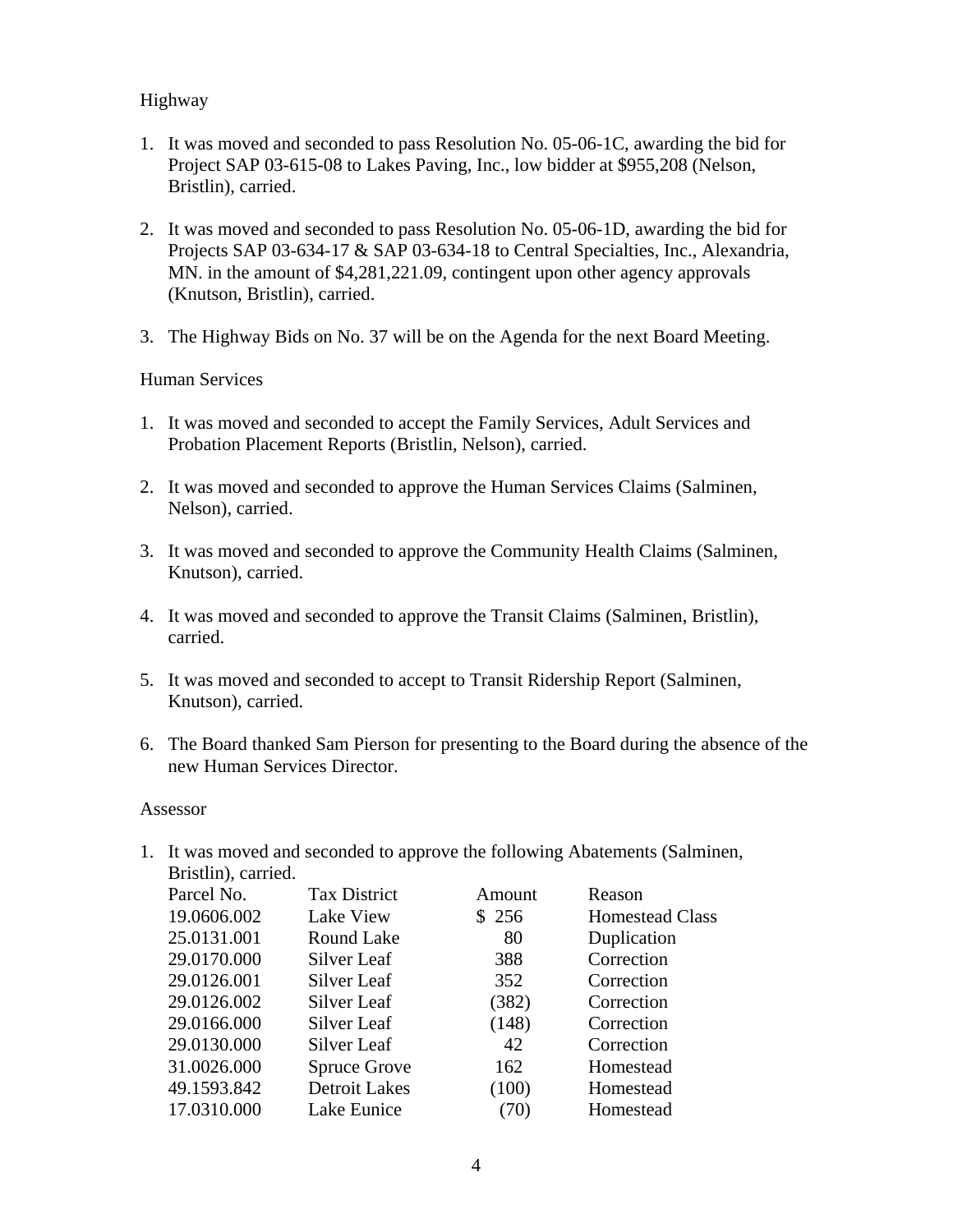### US Fish & Wildlife

1. It was moved and seconded to approve a waterfowl easement from Robert L. Birnstengel on the following described lands: T. 141 N., R.36W., 5th P.M. (Bristlin, Salminen), carried.

## Planning & Zoning

- 1. It was moved and seconded to add City, County Meeting to the Agenda (Nelson, Salminen), carried.
- 2. It was moved and seconded to concur with the Planning Commission to deny the request from Jason Selly, Detroit Twp., for a conditional use permit for a detached garage exceeding the 18 ½ ft. height restriction in a residential zone (Bristlin, Knutson), carried.
- 3. Patty Johnson, Commissioner Bristlin and Commissioner Knutson will meet with Larry Remmen, representing the City of Detroit Lakes on May 16 to discuss Building Codes, the City Comprehensive Plan and the 2-Mile Limit.

Environmental Services

- 1. Dan removed the concrete work from the Agenda and added Township Grinding and Demo Equipment.
- 2. It was moved and seconded to award the bid for Solid Waste Hauling to Hough & Co, low bidder in the amount of \$1.93.5 per mile (Bristlin, Salminen), carried.
- 3. It was moved and seconded to approve the request to advertise for a Part-time Personnel replacement at the Landfill (Salminen, Knutson), carried. Nelson voting nay. Roll Call Vote: Knutson – Yea; Salminen – Yea; Mulari – Yea; Bristlin – Yea; and Nelson – Nay.
- 4. Grinding at Lakeview and Burlington Township was discussed.
- 5. An update was given on purchasing a compactor rather than a dozer.

The meeting was recessed at 11:30 p.m. and was reconvened at 4:30 p.m. for the purpose of consideration of a reverse Referendum. Present were Commissioners Mulari, Bristlin, Salminen; Brian C. Berg, County Administrator; Keith Brekken, County Auditor; and Joseph Evans, County Attorney.

This was the final hour that a petition with signatures could be filed in opposition to combine the County Auditor and the County Treasurer, and the County Auditor reported no petition was received. The positions will be placed on the ballot as a combined position of Auditor/Treasurer.